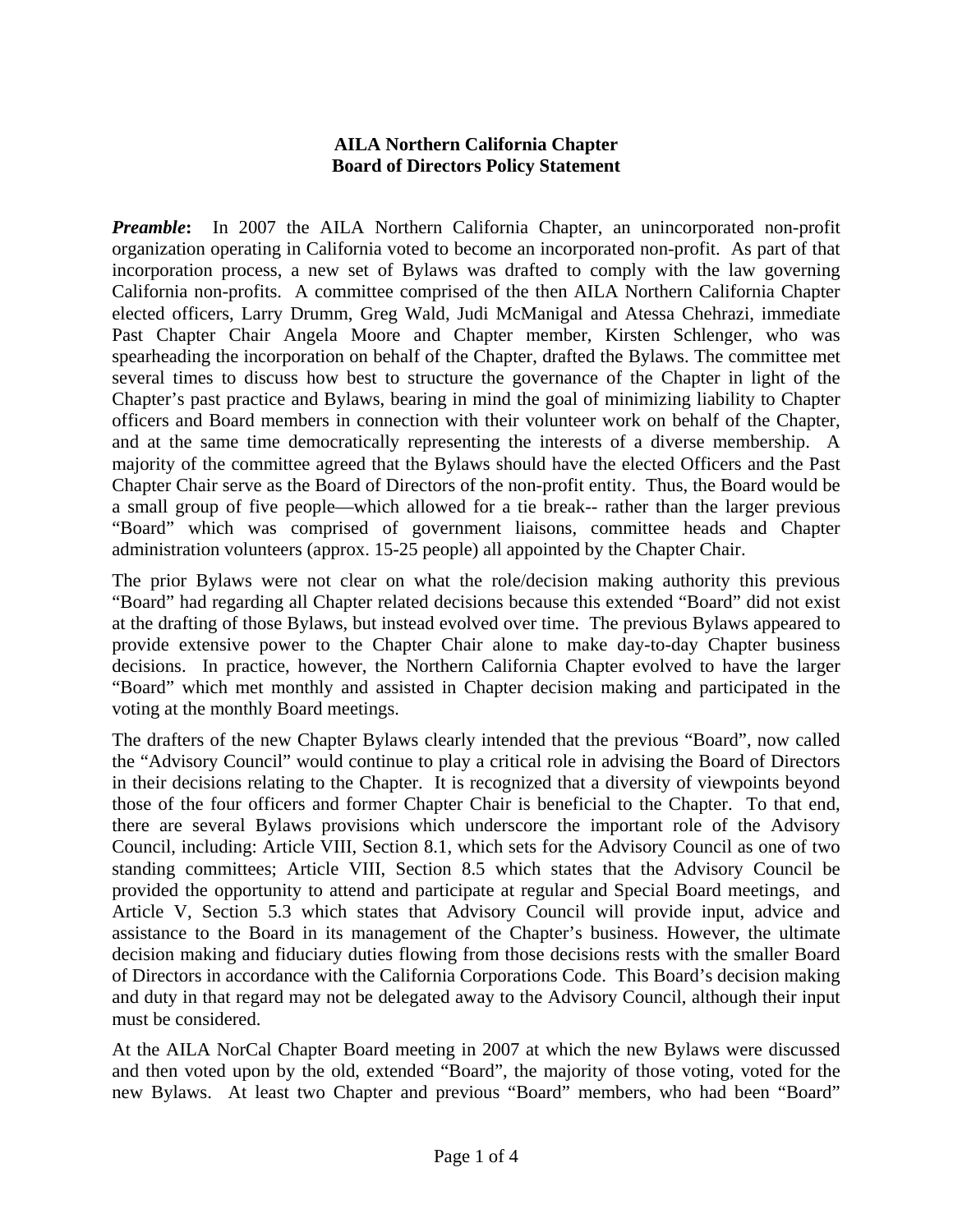members for several years, expressed deep concern that the new Bylaws wrested power away from the larger body, made it possible for only two Board members to make decisions for a chapter of over 600 members and posed a dangerous risk to the Chapter's democracy.

It was agreed that a Board Policy Statement would be drafted and adopted in order to reflect the intent of the drafters and the current Board to represent the views of the diverse membership in their decisions and to carefully and fully consider the advice of the Advisory Council. It was also intended that this Policy Statement clearly and explicitly lay out the checks and balances that are provided in the Bylaws.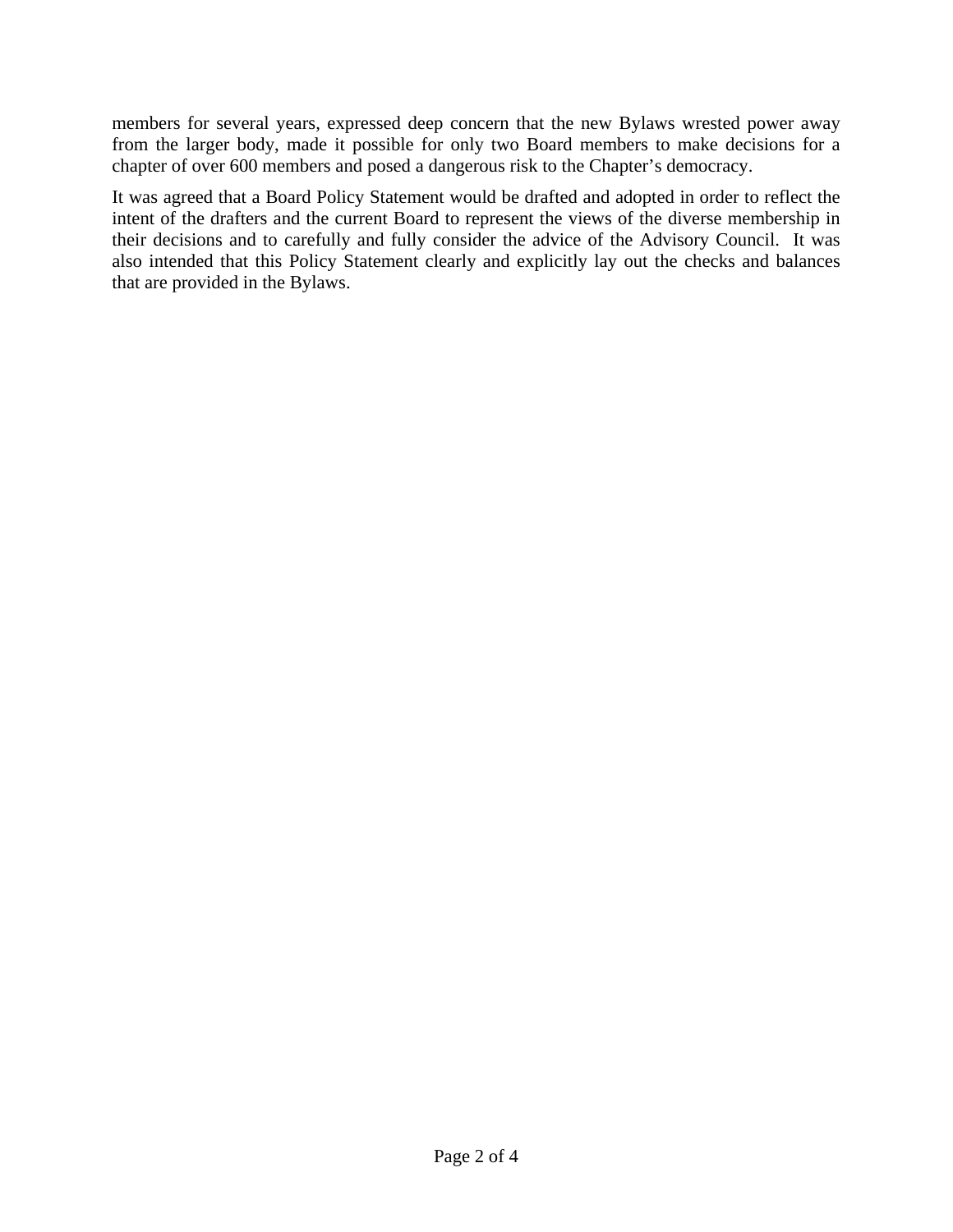## **AILA Northern California Chapter Board of Directors Policy Statement**

Historically, and today, the AILA Northern California Chapter Chair and Officers, which now constitute the Board of Directors (with the addition of the immediate Past Chapter Chair), have always leaned heavily on the Advisory Council (previously "Board") for input, information, and recommendations, in guiding the Chapter as well as in conducting the work of the Chapter. This has been a construct which has served the Chapter well and which this Board agrees should continue. The Advisory Council is made up of leaders in the Chapter who provide information, insight, and recommendations, to the Board. The Advisory Council also serves as a check and balance to the Board by providing diverse and sometimes adverse viewpoints.

The Board of Directors intends to adhere closely to the spirit and language of the relevant provisions of the Bylaws which embrace the critical role of the Advisory Council. Specifically, the Board will provide the opportunity to the Advisory Council to attend and to participate and voice opinions at regular and special Board of Directors meetings. *Bylaws, Article VIII, Section 8.5.* The Board shall consider the advice and opinions of the Advisory Council before making a decision that is in the best interests of the Chapter. *Bylaws, Article V, Section 5.3.*

In practice, one of the ways this has been accomplished since the new Bylaws became effective is as follows: For any decision made by the Board of Directors, first the Advisory Council and any other Chapter member present at the meeting or by phone vote on the issue and this vote is reflected in the minutes of the meeting. Then, the Board members vote and if any Board member decides to vote against the recommendation of the Advisory Council and other Chapter members, that Board member must explain his/her reasons for his/her vote and the minutes of the meeting must include those reasons.

Furthermore, in keeping with the spirit of this Statement and the intent of the drafters of the Bylaws, it is the Chapter's policy that at least three Board members need to be present and vote against the recommendation of the Advisory Council and other Chapter members for the Board's vote to effectively reject the recommendation. These practices should be followed as long as the current Bylaws are effective.

The Board holds sole authority in decision making with respect to managing the affairs and activities of the Chapter. It is obligated to and shall vote in accordance with its fiduciary duty to represent the Chapter's best interests, even if that vote may not be in accord with the view of the Advisory Council members individually or as a group.

The provision in the Bylaws, Article V, Section 5.4, which allows the Board to take action without a meeting, requires the unanimous written consent of the Board members and shall be filed with the minutes of the proceedings of the Board of Directors. This provision is meant to be used only for urgent matters as a rare exception to the ordinary practice of in-person Board Meetings at which the Advisory Council is given the opportunity to voice their opinions and provide input and for these rare circumstances, the Board members should make every effort to notify the Advisory Council by e-mail and seek Advisory Council's input. Taking action without a meeting should not be used to end-run input from the Advisory Council. To do so would violate the duties of the Board set forth in Bylaws, Article V, Section 5.3, which states